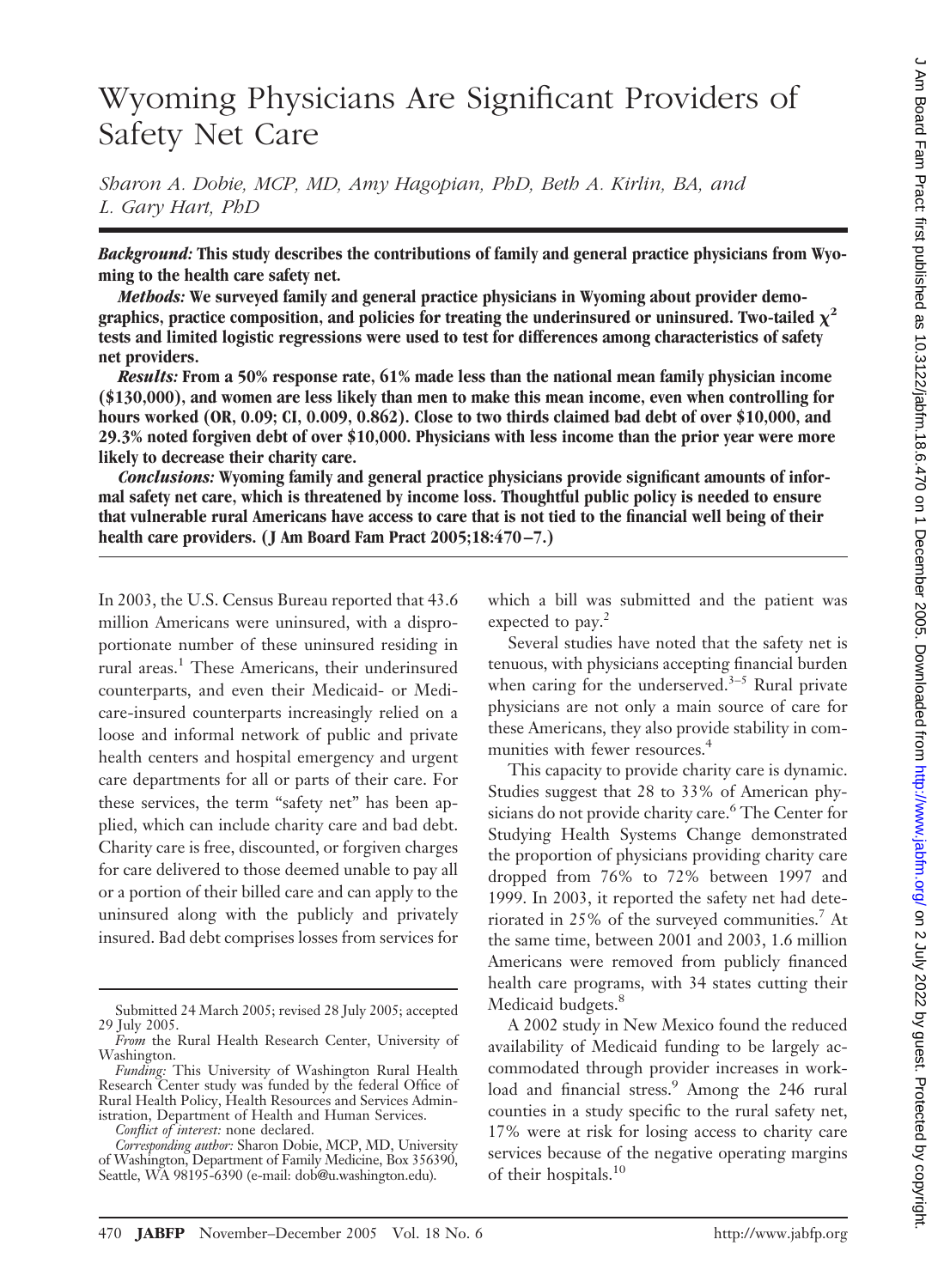Our study followed site visits to 7 rural communities, where between 20 and 40% of the residents were uninsured or underinsured. Interviewed physicians indicated that private primary care practices were important providers of free or subsidized care.11 The current study describes the safety net participation of primary care physicians in one largely rural western state, Wyoming, where 16.4% of the residents are uninsured, compared with 14.7% nationally. U.S. Census Bureau information for those without health insurance for the year; national average is from 2001. The Wyoming average represents 3 years, 2000 –2002 http://www. census.gov/hhes/hlthins/hlthin02/hi02t4.pdf-.

## **Methods**

#### *Study Design*

A 2-page questionnaire was sent to all 161 family practitioners (FPs) and general practitioners (GPs) identified by the Wyoming Medical Association as practicing in the state.

#### *Survey Development and Administration*

Survey questions were developed following the series of rural site visits that led to this study.11 The survey collected provider demographic and practice information, including age, gender, years in practice, specialty, hours worked per week, hours spent in direct patient care, type of practice and ownership, and practice policies regarding caring for Medicaid patients and patients needing other payment options. We asked respondents to estimate the proportion of all patient visits covered by different payment possibilities (ie, private not discounted, private discounted, Medicare or Medicaid, free care, sliding scale, negotiated installment plan, bad debt, and debt forgiveness) and to note changes in policies during the prior 2 years. We defined free care as care that was given away with no attempt to bill. We defined bad debt as care that was billed but not collected, and debt forgiveness as care that was billed, negotiated, and nonpayment of the whole or portion forgiven. We asked respondents whether their net salary was more or less than the mean income for family physicians in that year (\$130,000). Last, we asked them to comment on their contribution to charity care relative to others in the community and relative to their practices 2 years earlier.

The questionnaire was tested with 7 (4 rural) family practice physicians in Washington state and revised with a 15- to 20-minute completion time. An introductory letter was co-signed by a family physician representing the state's medical association. Surveyed physicians received up to 3 mailings.

## *Data Analysis*

Data were double entered to ensure accuracy using EpiInfo 6.0, and were analyzed in SPSS 10 for the Macintosh. Respondent physician zip codes were used to classify their rural-urban commuting area (RUCA) codes.<sup>12</sup> This geographic taxonomy is based on U.S. Census Bureau-designated urbanized areas and places and work commuting patterns, and it categorizes areas as urban, large rural, small rural, and isolated smaller rural.

Our main interest was to describe the characteristics associated with larger (versus smaller) contributions to care for the underinsured and uninsured. When comparing groups, we used 2-tailed  $\chi^2$  tests to test for the significance of differences (eg, gender and percentage of visits that were publicly funded). Because of the small sample size and the variable number of missing values for different questions in the study, we collapsed some responses into dichotomous categories based on closest quartiles or medians. We performed limited logistic regression analysis to control for possible associations with income level and to explore possible predictors of a decreased amount of charity care over the prior 2 years.

Nonrespondents were compared with respondents, and there was no statistically significant difference based on rural or urban location, or by gender.

### **Results**

## *Physician Characteristics*

The response rate was 50%. The mean age of responding physicians was 45.8 years, and 83.1% were male. They had been in practice for a mean of 15 years (range 2 to 40 years), with a mean of 11.5 years in their current practice location. Approximately 39.0% of respondents had been in their Wyoming community  $\leq 7$  years, with only 5.2% having practiced in their communities  $\geq 25$  years. Of respondents, 88.2% were FPs and 11.8% were GPs.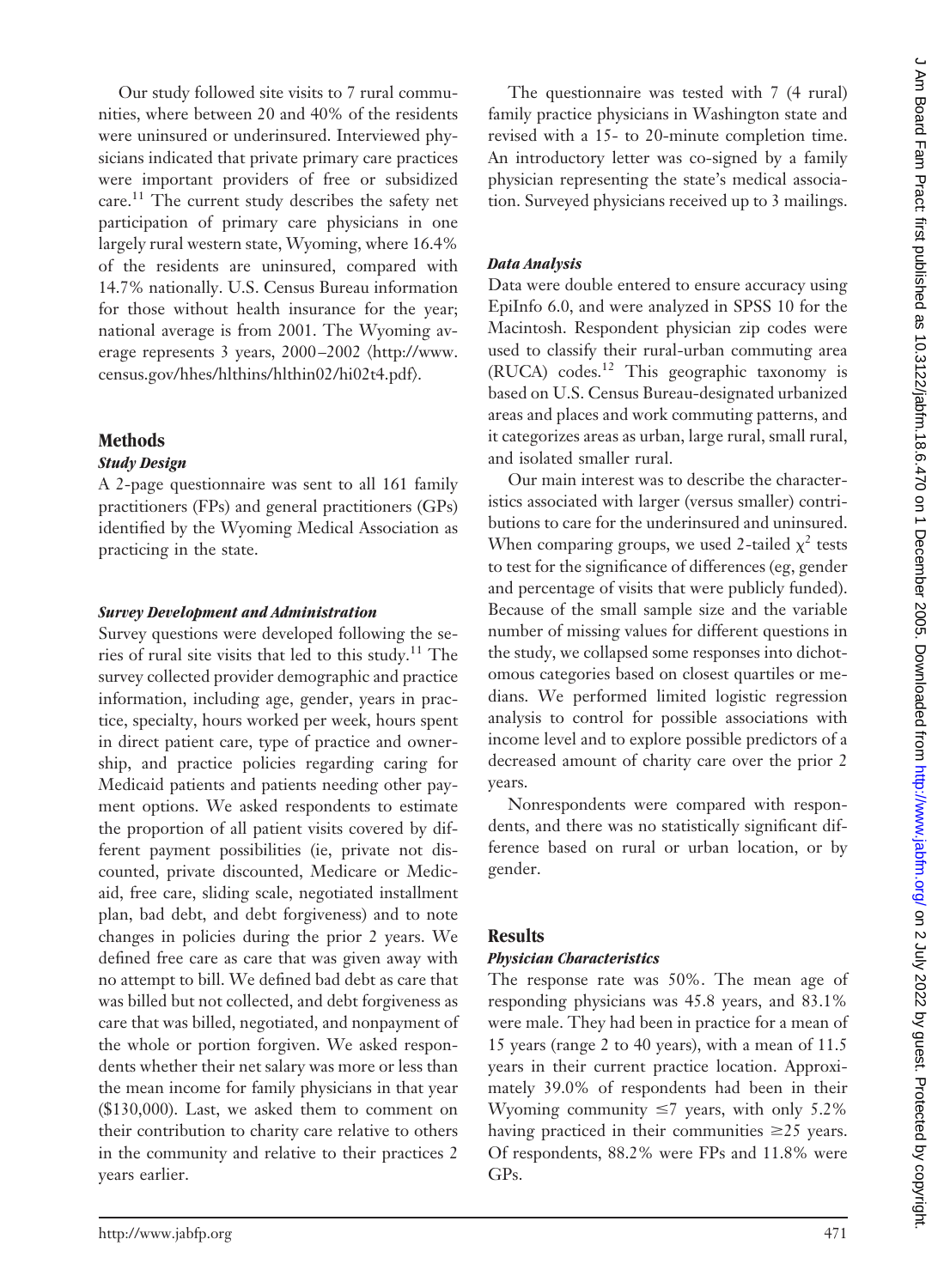The majority of respondents (47 or 60.3%) reported making less than \$130,000, the national mean for FPs in the study year (Table 1). Women physicians earned significantly less than their male counterparts. When we controlled for gender, hours of direct patient care, years in practice, and urban-rural practice, only female gender remained significantly associated with income less than  $$130,000$  (OR = 0.09, CI = 0.009, 0.862).

Between the 2 income groups, there was little variability in employer or practice type. Overall, however, only 11.7% of respondents were employed by a hospital, whereas 40.3% were in solo, self-employed practices. The number of years in practice was not associated with income differences.

Fewer than 25% of physicians answered that they spent under 35 hours a week on direct patient care, whereas 50% said they devoted at least 45 hours per week to direct patient care (not tabled). Reported office-based ambulatory patient visits per week ranged from 12 to 200 per physician, with a mean of 88. Other patient care visits included means of 11.7 inpatient visits, 6.3 emergency department visits, and 5.2 nursing home visits per week.

#### *Characteristics of the Safety Net*

The typical physician had a combined 43.2% of visits that were with public insurance patients and/or lost to debt forgiveness, free care, or bad debt. Only 15% reported having no discounted visits.

#### *Public Insurance: The Formal Safety Net*

Approximately 47% of physicians reported more than 30% of their patient visits were with patients who had Medicare, Medicaid, or other public insurance discounts (Table 2). Only one respondent did not care for Medicaid patients, and 84.4% had limits in caring for Medicaid patients. Limitations included limiting the number (13.6%), limiting the age (6.8%), limiting care to those already in the

|  |  | Table 1. Characteristics of Wyoming Physician Respondents by Income |  |  |  |  |  |  |  |
|--|--|---------------------------------------------------------------------|--|--|--|--|--|--|--|
|--|--|---------------------------------------------------------------------|--|--|--|--|--|--|--|

|                                               | Annual Income<br>$\geq$ \$130,000 (%) | Annual Income<br>$<$ \$130,000 (%) | Total Number of<br>Respondents (N) |
|-----------------------------------------------|---------------------------------------|------------------------------------|------------------------------------|
| Number                                        | 31                                    | 47                                 | 78                                 |
| Gender*                                       |                                       |                                    |                                    |
| Male                                          | 46.8                                  | 53.2                               | 62                                 |
| Female                                        | 7.7                                   | 92.3                               | 13                                 |
| Years in practice                             |                                       |                                    |                                    |
| $0 \text{ to } 7$                             | 38.1                                  | 61.9                               | 21                                 |
| 8 to 15                                       | 42.9                                  | 57.1                               | 21                                 |
| 16 to 25                                      | 33.3                                  | 66.7                               | 24                                 |
| >25                                           | 55.6                                  | 44.4                               | 9                                  |
| Location of practice†                         |                                       |                                    |                                    |
| Urban                                         | 16.7                                  | 83.3                               | 18                                 |
| Rural                                         | 46.4                                  | 53.6                               | 56                                 |
| Employer                                      |                                       |                                    |                                    |
| Solo, Self-Employed                           | 45.2                                  | 54.8                               | 31                                 |
| Private Clinic                                | 26.9                                  | 73.1                               | 26                                 |
| Hospital                                      | 66.7                                  | 33.3                               | 9                                  |
| Other                                         | 33.3                                  | 66.7                               | 9                                  |
| Practice type                                 |                                       |                                    |                                    |
| Solo                                          | 46.9                                  | 53.1                               | 32                                 |
| Single Specialty Group                        | 42.9                                  | 57.1                               | 28                                 |
| Multi-Specialty Group                         | 16.7                                  | 83.3                               | 6                                  |
| Other                                         | 22.2                                  | 77.8                               | 9                                  |
| Hours of direct patient care worked per week† |                                       |                                    |                                    |
| 5 to 25                                       | 22.2                                  | 77.8                               | 9                                  |
| 26 to 35                                      | $\Omega$                              | 100.0                              | $\overline{\phantom{a}}$           |
| >35                                           | 46.6                                  | 53.4                               | 58                                 |
| Change in financial net, prior 2 years        |                                       |                                    |                                    |
| Increased                                     | 52.4                                  | 47.6                               | 21                                 |
| Unchanged                                     | 39.3                                  | 60.7                               | 28                                 |
| Decreased                                     | 27.3                                  | 72.7                               | 22                                 |

 $* P < .01.$ 

 $\dagger$  *P* < .05.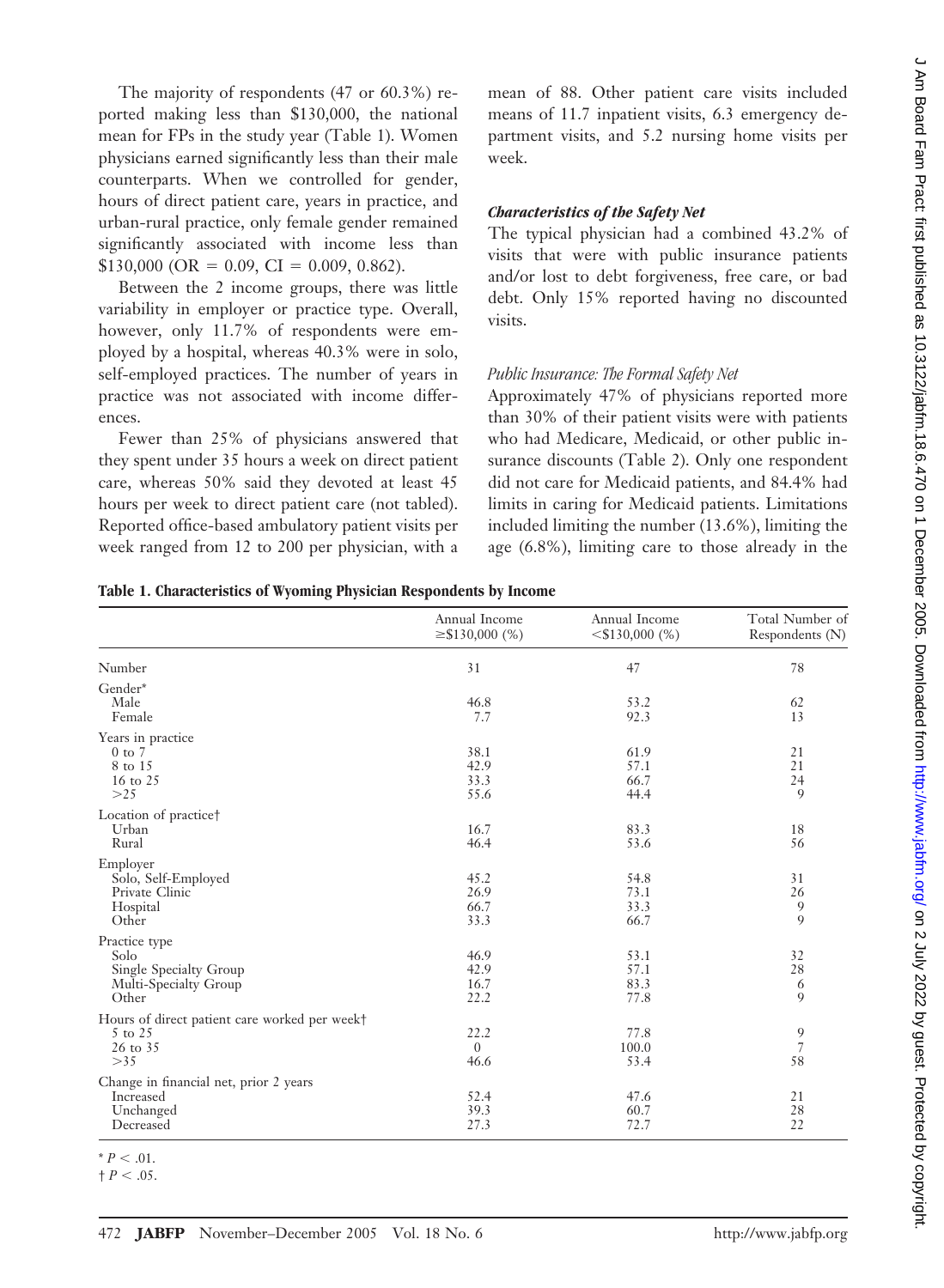|                                           | Table 2. Physicians' Reporting of Proportion of |  |
|-------------------------------------------|-------------------------------------------------|--|
| <b>Ambulatory Visits by Payment Types</b> |                                                 |  |

|                                                          | Physicians |      |  |
|----------------------------------------------------------|------------|------|--|
| Payment Type and Proportion of Visits                    | Number     | $\%$ |  |
| Public (Medicare and Medicaid) <sup>*</sup> ( $N = 66$ ) |            |      |  |
| $\leq$ 30%                                               | 35         | 53.0 |  |
| $>30\%$                                                  | 31         | 47.0 |  |
| Sliding scale ( $N = 64$ )                               |            |      |  |
| None                                                     | 38         | 59.4 |  |
| $<$ 10%                                                  | 15         | 23.4 |  |
| $\geq 10\%$                                              | 11         | 17.2 |  |
| Free care ( $N = 63$ )                                   |            |      |  |
| None                                                     | 16         | 25.4 |  |
| $<$ 10%                                                  | 44         | 69.8 |  |
| $\geq 10\%$                                              | 3          | 4.8  |  |
| Debt forgiveness ( $N = 64$ )                            |            |      |  |
| None                                                     | 15         | 23.4 |  |
| $<$ 10%                                                  | 45         | 70.3 |  |
| $\geq 10\%$                                              | 4          | 6.3  |  |
| Bad debt ( $N = 63$ )                                    |            |      |  |
| None                                                     | 7          | 11.1 |  |
| $<$ 10%                                                  | 37         | 58.7 |  |
| $\geq$ 10%                                               | 19         | 30.2 |  |

\* No physicians reported 0% to 5% billed to Medicare and Medicaid.

practice (6.8%), and limiting care to emergencies only (6.8%) (not tabled).

## *Charity Care, Sliding Scales, Debt Forgiveness, and Other Parts of the Safety Net*

Only 17.2% of respondents claimed more than 10% of their visits were billed on a sliding scale, and 59.4% claimed no visits with a sliding scale (Table 2). The decision to offer a sliding fee scale did not differ by years in practice, income, or gender of responding physician.

More than 3 in 4 FP/GPs said they offered free care, debt forgiveness, and had billings for which they did not collect (bad debt), with 4.8%, 6.3%, and 30.2% reporting greater than or equal to 10% of their visits attributed to free care, debt forgiveness, or bad debt, respectively (Table 2). In addition, consistent with the prevalence of insurance discounts, only 9.5% responded that they gave no insurance discounts (not tabled).

#### *The Distribution of Charity Care*

There was a significant difference among physicians when comparing those who had greater than or equal to 10% of their visits as nonpaying (free care, debt forgiveness, or bad debt) with those who had fewer than 10% as nonpaying, regarding their perception of whether charity care was evenly or unevenly distributed in the community  $(P < .05)$  (Table 3). Of those having fewer than 10% of their visits as nonpaying, 87.1% perceived the distribution to be uneven compared with 67.7% of those with 10% or more.

Income was not significantly associated with the perception of one's relative contribution (Figure 1).

The perception of overall fairness did vary significantly, however, by the physician's view of the burden s/he had. Of those who perceived the situation as uneven, 75.4% indicated they did more than their share  $(P < .000)$  (not tabled), compared

#### **Table 3. Distribution of Physicians by Proportion of Visits That Were Nonpaying\* and by Physician Characteristics**

| Physician Characteristics                                     | 10% or Greater of Visits<br>by Nonpaying Patients | Less than 10% of Visits<br>by Nonpaying Patients |  |
|---------------------------------------------------------------|---------------------------------------------------|--------------------------------------------------|--|
| Number                                                        | 34                                                | 33                                               |  |
| Gender                                                        | $N = 34$                                          | $N = 32$                                         |  |
| Male $(\%)$                                                   | 82.4                                              | 84.4                                             |  |
| Female (%)                                                    | 17.6                                              | 15.6                                             |  |
| Location of practice                                          | $N = 33$                                          | $N = 33$                                         |  |
| Urban                                                         | 18.2                                              | 27.3                                             |  |
| Rural                                                         | 81.8                                              | 72.0                                             |  |
| Income per year                                               | $N = 33$                                          | $N = 31$                                         |  |
| $<$ \$130,000                                                 | 69.7                                              | 48.4                                             |  |
| $\geq$ \$130,000                                              | 30.3                                              | 51.6                                             |  |
| Perception of distribution of charity care in the community   | $N = 33$                                          | $N = 31$                                         |  |
| Even                                                          | 33.3                                              | 12.9                                             |  |
| Uneven                                                        | 67.7                                              | 87.1                                             |  |
| Perception of personal share of charity care in the community | $N = 33$                                          | $N = 32$                                         |  |
| Greater than others                                           | 60.6                                              | 59.4                                             |  |
| Less than or equal to others                                  | 39.4                                              | 40.6                                             |  |

\* Nonpaying includes free care, debt forgiveness, and bad debt.

 $+ P < .05.$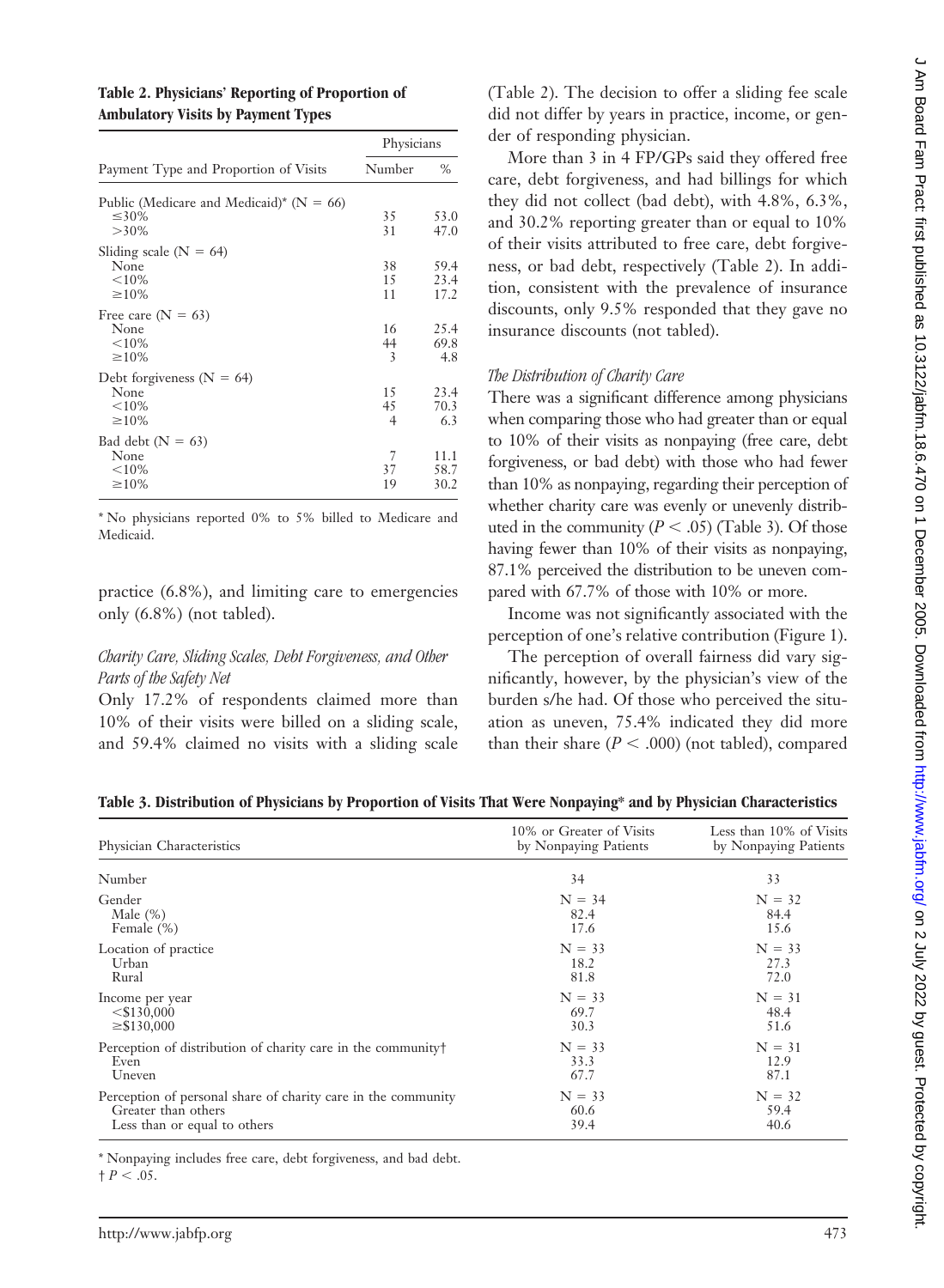

**Figure 1. Perceived Relative Contribution of Charity Care by Income of Physician.**

with 17.6% of those who thought the burden was distributed evenly. None of those who reported an increase in income during the previous 2 years said they decreased their charity care contribution, whereas 39.1% of those whose income had decreased also decreased their provision of charity care  $(P < .05)$  (Figure 2).

### *Costs of the Safety Net*

Respondents were asked to report the extent of their charity care in both percentage of visits as well as dollar amounts, estimating numbers for publicly financed patients, bad debt, free care, sliding scale, and installment plans, as well as the portion of visits that were on private insurance discount. The sur-



 $p < 0.05$ 

**Figure 2. The Relationship between Recent Changes in the Respondent Physicians' Clinical Income and Changes in the Amount of Charity Care Provided.**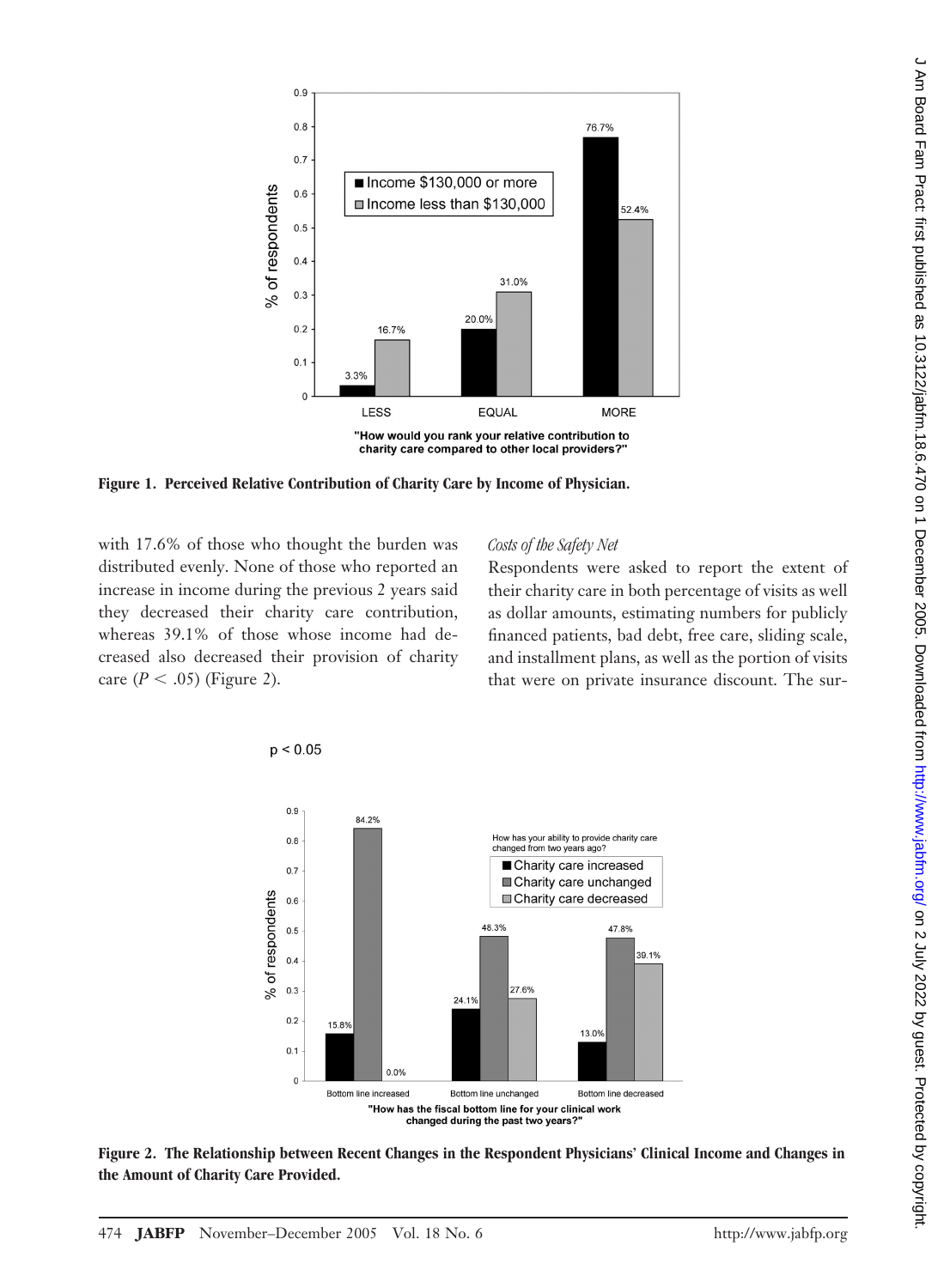vey question required that respondents account for all the care they provided for which they did not receive full reimbursement. Although 56.6% of FP/ GPs had unbilled charges estimated between \$1,001 and \$10,000, another 30.4% estimated unbilled charges as greater than \$10,000 (Table 4). The range was from \$500 to \$50,000. Only 4 respondents (9.8%) said they forgave zero debt. Twelve physicians (29.3%) forgave more than \$10,000 in debt during the prior year (Table 4).

Most physicians reported bad debt. Of those who estimated a dollar amount for bad debt, 28.3% said they had lost more than \$50,000 (Table 4). The median for free care (not billed), forgiven debt, and bad debt was \$39,000, with a mean of \$54,283 per physician. Only 26.7% of physicians reported that their collections came to 90% or more of billed charges. A small portion (11.7%) said they collected under 60% of billed charges.

#### *Who Decides about Charity Care?*

Most respondents (75.6%) made their own charity care policies. Almost one fourth (23.1%) said their ability to provide charity care had decreased compared with 2 years ago, whereas 16.7% said they were able to provide more. In comments made on the survey, several of those who were providing less

**Table 4. Costs to Physicians Participating in the Safety Net**

|                                                                      | Physicians |      |
|----------------------------------------------------------------------|------------|------|
|                                                                      | Number     | $\%$ |
| Gross billings not billed* ( $N = 46$ )                              |            |      |
| $\leq$ \$1,000                                                       | 6          | 13.0 |
| \$1,001 to \$10,000                                                  | 26         | 56.6 |
| \$10,001 to \$50,000                                                 | 14         | 30.4 |
| Gross billings, billed not received, and<br>forgiven debt $(N = 41)$ |            |      |
| $\leq$ \$1,000                                                       | 10         | 24.4 |
| \$1,001 to \$10,000                                                  | 19         | 46.3 |
| \$10,001 to \$50,000                                                 | 12         | 29.3 |
| Gross billings, billed and not collected†<br>$(N = 45)$              |            |      |
| $\leq$ \$1,000                                                       | 3          | 6.5  |
| \$1,001 to \$10,000                                                  | 10         | 21.8 |
| \$10,001 to \$50,000                                                 | 20         | 43.4 |
| $>$ \$50,000                                                         | 12         | 28.3 |
| Percentage of billed that was collected<br>$(N = 60)$                |            |      |
| 40% to 60%                                                           | 7          | 11.7 |
| $61\%$ to $89\%$                                                     | 37         | 51.6 |
| $\geq 90\%$                                                          | 16         | 26.7 |

\* Did not plan on being paid.

† Bad debt.

said their overhead had increased whereas their incomes had not. Several indicated a belief that Medicare prohibited variation in fee structure or made fiscal accommodations for non-Medicare insured patients. Income, income changes, years in practice, and gender did not significantly predict a decrease in charity care from prior years.

## **Conclusions**

Wyoming FP/GPs, 75% of whom practiced in rural areas, were an important part of the informal health care safety net for vulnerable people in their communities. Although most of the physicians were not earning a mean income of \$130,000, most of the respondents perceived themselves to be doing their share in caring for those who could not pay for services.

Most respondents, especially if they reported doing more than their share, thought the safety net burden was not evenly shared within their communities. It is possible that our respondents are a biased group from those more likely to provide more of this care. Alternatively, this finding may simply be representative of the tendency of people to see themselves as above average.

Perhaps most important, those whose bottom line declined or remained static were more likely to have decreased their level of charity care contribution. The finding that charity care declines with declining income is salient. With the average respondent attributing 43% of visits to public insurance, debt forgiveness, free care, or bad debt, these physicians are particularly vulnerable to any decrease in income. With flat Medicare funding and cuts in Medicaid eligibility and scope of coverage, more Americans will become underinsured or uninsured. The need for the safety net will be increasing just as the ability and willingness of these providers to participate is eroded further.

The high-giving group was different from those giving less in other ways as well. Those earning above \$130,000 were more likely to perceive themselves as doing more, and women were more likely than men to think the burden was shared evenly.

The main limitation of this study was the small number of responding physicians. Second, we know little about the nonrespondents except that they do not differ by gender or community size. Our respondents also do not differ significantly in age distribution or gender from all primary care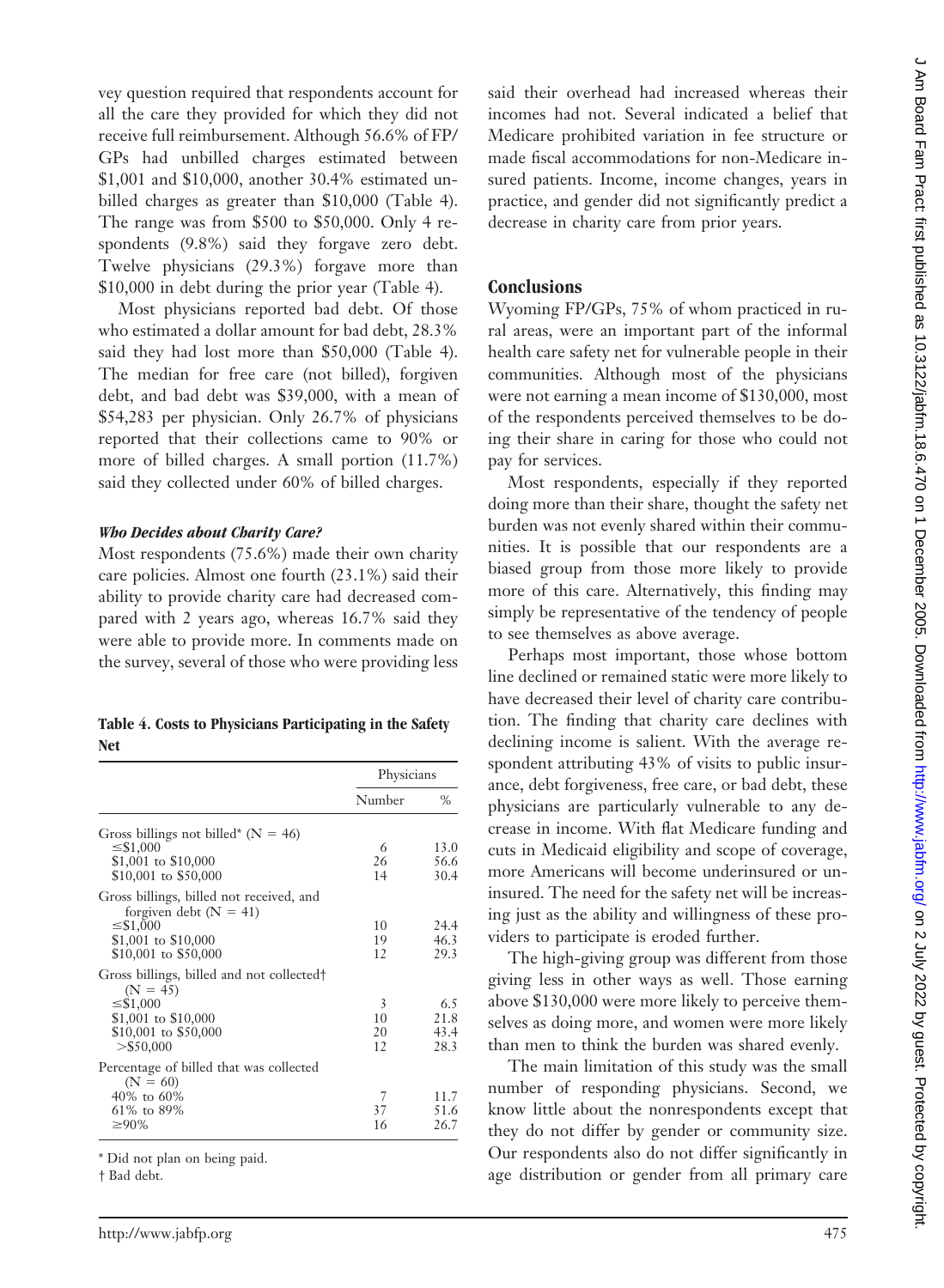physicians (family medicine, internal medicine, pediatrics) in Wyoming.<sup>13</sup> We could not ascertain whether nonrespondents differ from respondents in the care of the underinsured or uninsured. Although a higher response rate would improve the power to discern statistically significant differences between different groups of interest, the respondents do represent half of all the FP/GPs in Wyoming.

Third, the physicians in this study are from only one state and one discipline; this raises questions about the generalizability of the findings. FPs and GPs do, however, account for 62.7% of the primary care doctors in Wyoming.<sup>13</sup> Fourth, we cannot differentiate between proportions of physician visits to Medicaid as opposed to Medicare patients. The 2 programs have different discounts for some services. We did not explore the differences among Medicare, Medicaid, and private insurance discounts. Last, more work is needed to replicate and externally validate these findings and to examine both rural and urban components of the provider safety net.

Based on our participation in the previously cited safety net case study, $11$  we conjecture that physicians do not like to think about how much care they are giving away and actually may be underestimating the amounts. Indeed, during some of those case study visits, physicians said we were welcome to look at their records but to please not inform them of our specific findings. They did not want to know what they were giving away. There are likely complicated psychological and economic reasons for this that have not been explored. Several respondents in this study indicated that they believed Medicare puts constraints on what can be given away, so some of the reticence to discuss the issue may be because of fear that disclosure of charging some patients less could be viewed as unethical or fraudulent. Alternatively, some physicians may choose not to know because of a concern that knowing might influence them to not provide needed care to the vulnerable in their communities. The overall reluctance to discuss may also help explain our relatively low response rate for this study.

Nonetheless, physicians in this one largely rural state, Wyoming, were providing safety net care, serving the uninsured and underinsured, including the publicly insured and other patients with notable discounts. Despite the effects on their economic bottom line, they supported the health care infrastructure in their communities and helped those who had difficulty paying for necessary care.

Whereas the nation's underinsured and uninsured are increasing, the federal government has taken steps to increase certain components of the formal structure or formal safety net. For instance, a significant increase in funding to increase both capacity and geographic coverage of federally funded health centers is in process. Nevertheless, many Americans still depend on a safety net for their health care characterized by an informal system of individual physicians, hospitals, and other care providers in communities, all of whom absorb loss or displace it to other patients. In Wyoming, a substantial portion of safety net care is provided informally by the family and general physicians.

Our study gives shape and definition to one part of the safety net and raises the question whether relying on private physician good will is the most rational approach to providing a secure health care delivery system for rural or poor Americans, especially when we see that physicians with decreasing incomes report delivering less charity care. Although there are many who argue that physicians are no longer charitable and altruistic, these results show that Wyoming FP/GPs provide substantial amounts of charity care at no small expense to themselves.

It is important to know about this part of the safety net to ensure the policies do not hinder the charity care efforts of FPs and GPs. A thoughtful public policy—formed collectively by physicians, patients, and others—is required to strengthen the safety net at levels other than individual examination rooms.

## **References**

We appreciate the assistance of the Wyoming Medical Society in conducting the survey of family physicians required for this study. The opinions expressed in this article are solely the responsibility of the authors. Contributorship: Sharon Dobie designed the study and the instrument, conducted the study, and was a primary person involved in interpretation of the data, writing, and revising the manuscript. Amy Hagopian was a primary person involved in analyzing the data, interpretation of the data, and writing the manuscript. Beth Kirlin was involved in the analysis of the data. Gary Hart designed the study and the instrument, conducted the study, and was closely involved in interpretation of the data and writing the manuscript.

<sup>1.</sup> Bergman M. Numbers of Americans with and without health insurance rise, Census Bureau reports.